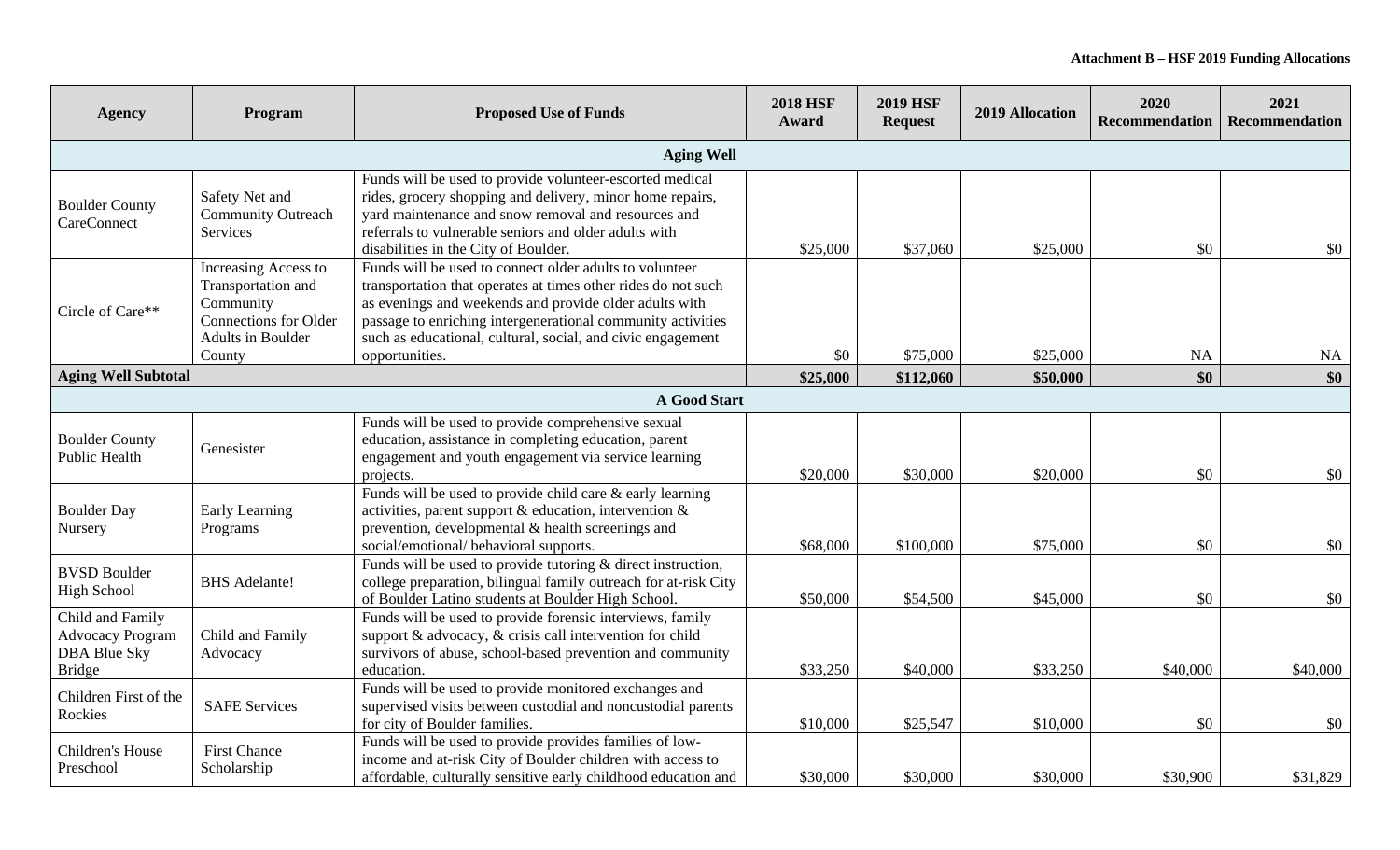|                                                                              |                                                                                                               | parent education focused on individualized, developmentally<br>appropriate goals for their child's success.                                                                                                                                                                          |           |           |           |           |                  |
|------------------------------------------------------------------------------|---------------------------------------------------------------------------------------------------------------|--------------------------------------------------------------------------------------------------------------------------------------------------------------------------------------------------------------------------------------------------------------------------------------|-----------|-----------|-----------|-----------|------------------|
| <b>Engaged Latino</b><br><b>Parents Advancing</b><br><b>Student Outcomes</b> | <b>Engaged Latino Parents</b><br><b>Advancing Student</b><br>Outcomes                                         | Funds will be used to provide Latino parents assistance in<br>navigating a referral/networking system of services in<br>Boulder County, and twelve training sessions teaching<br>parents' skills to effectively advocate for their children.                                         | \$75,075  | \$103,623 | \$75,000  | <b>NA</b> | NA               |
| Family Learning<br>Center, The                                               | Early Childhood<br>Development                                                                                | Funds will be used to provide comprehensive, culturally<br>competent early childhood and family literacy programs,<br>including preschool and child care services, family<br>mentoring, family sustainability and education programs.                                                | \$50,000  | \$50,000  | \$50,000  | \$50,000  | \$50,000         |
| Family Learning<br>Center, The                                               | The Family Learning<br>Center's Circular<br><b>Sustainability Pathways</b><br>to Success Youth<br>Development | Funds will be used to provide before, after, and summer<br>youth development and educational activities and programs<br>for at-risk youth living in poverty.                                                                                                                         | \$10,000  | \$10,000  | \$10,000  | \$10,000  | \$10,000         |
| I Have a Dream<br>Foundation of<br><b>Boulder County</b>                     | Dream Big Scholars in<br>the City of Boulder                                                                  | Funds will be used to provide Boulder youth with daily, in-<br>school, after-school and summer programming,<br>comprehensive case management, and enrichment<br>opportunities.                                                                                                       | \$46,188  | \$50,000  | \$40,000  | \$0       | \$0 <sub>1</sub> |
| New Horizons<br>Cooperative<br>Preschool                                     | <b>Bilingual Early</b><br><b>Childhood Education</b>                                                          | Funds will be used to provide quality bilingual preschool<br>experience to children from diverse economic, cultural, and<br>racial backgrounds in the City of Boulder with a focus on<br>diversity and multiculturalism, parent engagement, tuition<br>and transportation subsidies. | \$42,000  | \$42,000  | \$42,000  | \$42,000  | \$42,000         |
| Voices for Children<br>INC.                                                  | Voices for Children,<br><b>CASA</b> of Boulder<br>County                                                      | Funds will be used to provide child abuse victims with a<br>volunteer Court-Appointed Special Advocate (CASA) to<br>help the child navigate a crowded and challenging child<br>welfare system.                                                                                       | \$0       | \$10,000  | \$10,000  | <b>NA</b> | NA               |
| <b>YWCA</b> of Boulder<br>County                                             | Children's Alley child<br>care                                                                                | Funds will be used to provide year-round emergency, drop-in<br>infant and toddler child care including extended services on<br>weekends and off hour schedules.                                                                                                                      | \$65,000  | \$101,000 | \$80,000  | \$80,000  | \$80,000         |
| <b>A Good Start Subtotal</b>                                                 |                                                                                                               | \$499,513                                                                                                                                                                                                                                                                            | \$646,670 | \$520,250 | \$252,900 | \$253,829 |                  |
|                                                                              |                                                                                                               | <b>Economic Mobility and Resilience</b>                                                                                                                                                                                                                                              |           |           |           |           |                  |
| <b>Community Action</b><br>Development<br>Corporation                        | Circles                                                                                                       | Funds will be used to provide weekly meeting with financial<br>education and asset-building to foster social capital growth<br>and networking to reduce barriers to self-sufficiency for<br>disenfranchised and low-income income Boulder residents.                                 | \$20,000  | \$20,000  | \$12,500  | <b>NA</b> | NA               |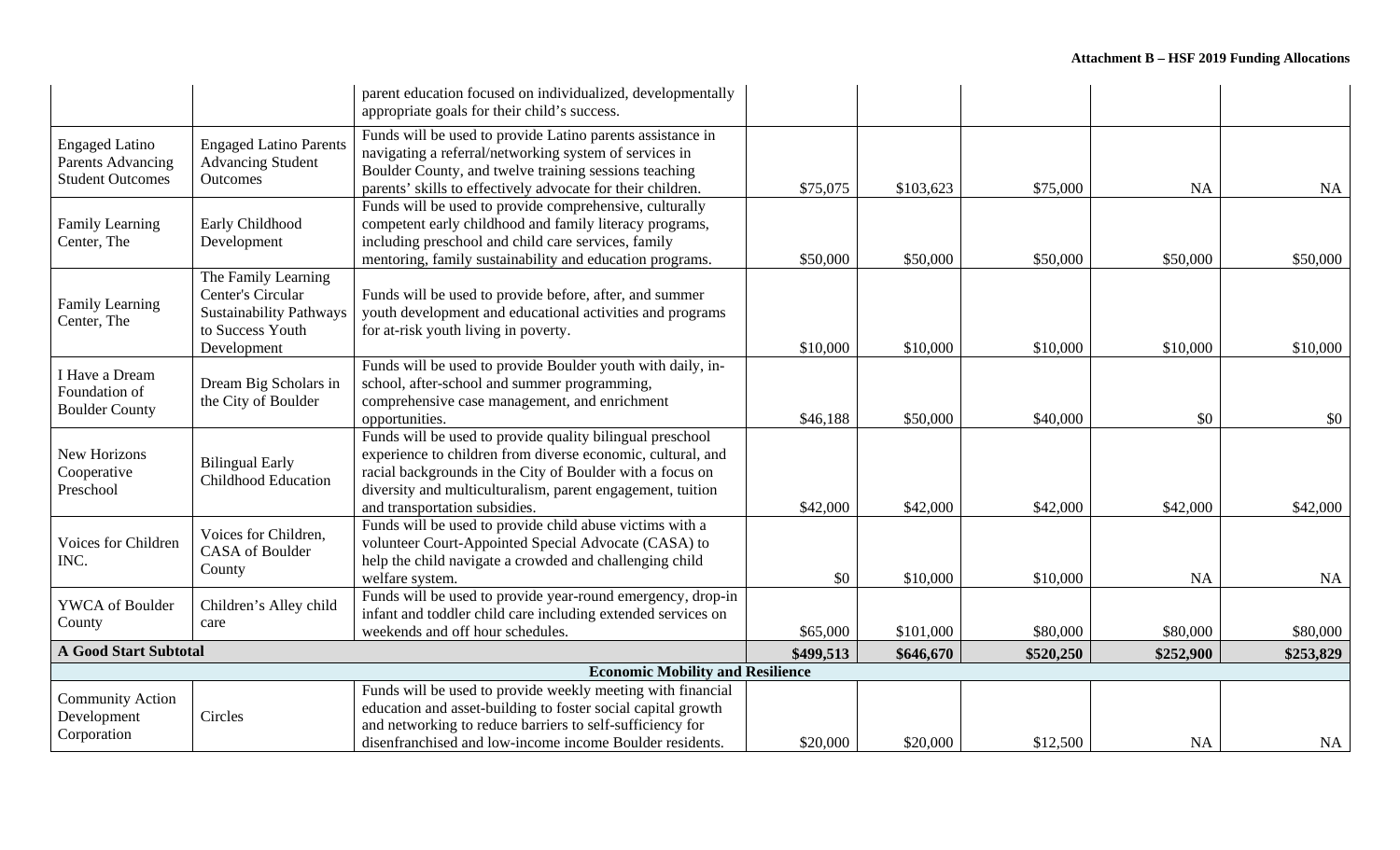| Foothills United<br>Way                                       | <b>Personal Investment</b><br>Enterprise (PIE)<br>Program                              | Funds will be used to provide financial education $\&$ asset-<br>building with a matched savings account in a 4:1 ratio (for<br>investment in education, business or home) for low-income<br>families.                                                                                      | \$100,000             | \$147,500             | \$100,000             | \$0            | \$0            |
|---------------------------------------------------------------|----------------------------------------------------------------------------------------|---------------------------------------------------------------------------------------------------------------------------------------------------------------------------------------------------------------------------------------------------------------------------------------------|-----------------------|-----------------------|-----------------------|----------------|----------------|
| <b>FOCUS</b> Reentry                                          | <b>FOCUS</b> Reentry                                                                   | Funds will be used to provide reentry and client mentoring<br>services to eligible inmates leaving the Boulder County Jail.                                                                                                                                                                 | \$0                   | \$15,000              | \$15,000              | <b>NA</b>      | <b>NA</b>      |
| Safehouse<br>Progressive Alliance<br>for Nonviolence,<br>Inc. | Economic<br><b>Empowerment Program</b>                                                 | Funds will be used to provide a six-week financial workshop,<br>one-on-one financial advice and matched savings for<br>Transitions program clients.                                                                                                                                         |                       |                       |                       |                |                |
|                                                               | <b>Economic Mobility and Resilience Subtotal</b>                                       |                                                                                                                                                                                                                                                                                             | \$25,000<br>\$145,000 | \$25,000<br>\$207,500 | \$25,000<br>\$152,500 | $$0***$<br>\$0 | $$0***$<br>\$0 |
|                                                               |                                                                                        | <b>Health and Well-being</b>                                                                                                                                                                                                                                                                |                       |                       |                       |                |                |
| <b>Boulder County</b><br><b>AIDS</b> Project<br>(BCAP)        | HIV Care and<br><b>Prevention Services</b>                                             | Funds will be used to provide comprehensive HIV medical<br>case management, testing and counseling, health insurance<br>access and basic needs assistance.                                                                                                                                  | \$40,000              | \$40,000              | \$40,000              | \$0            | \$0            |
| <b>Boulder County</b><br><b>Public Health</b>                 | Genesis                                                                                | Funds will be used to provide case management, parenting<br>education, home visiting, crisis intervention, and safety net<br>services to teen parent families, with a focus on the<br>infant/child's appropriate development.                                                               | \$40,000              | \$50,000              | \$30,000              | \$0            | \$0            |
| <b>Boulder Valley</b><br>Women's Health<br>Center, Inc.       | Subsidized<br>Reproductive & Sexual<br>Health Services and<br><b>Education Program</b> | Funds will be used to provide comprehensive primary and<br>reproductive health care $\&$ community education for Boulder<br>teens and adults.                                                                                                                                               | \$110,000             | \$115,000             | \$110,000             | <b>NA</b>      | NA             |
| <b>Center for People</b><br>with Disabilities<br>(CPWD)       | Core Services                                                                          | Funds will be used to provide individuals with disabilities in<br>the City of Boulder with support services including basic<br>independent living skills (cooking, home making, budgeting)<br>and nutrition, and resource management (assistance with<br>public benefits and medical care). | \$35,000              | \$50,000              | \$35,000              | \$0            | \$0            |
| Clinica Campesina<br>Family Health<br>Services                | Health Care for Low-<br><b>Income Residents</b>                                        | Funds will be used to provide comprehensive primary health<br>care services with access to integrated behavioral health and<br>dental care for lower-income Boulder residents.                                                                                                              | \$310,000             | \$350,000             | \$300,000             | <b>NA</b>      | <b>NA</b>      |
| <b>Community Food</b><br>Share, Inc.                          | Food Procurement and<br>Food Distribution<br>Program                                   | Funds will be used to procure food for free direct distribution<br>to community agencies, individuals & families.                                                                                                                                                                           | \$10,000              | \$15,000              | \$10,000              | <b>NA</b>      | <b>NA</b>      |
| Dental Aid, Inc.                                              | <b>Safety Net Dental</b><br>Services                                                   | Funds will be used to provide subsidized oral health care<br>both in the Boulder clinics and in the community at Boulder<br>Valley School District elementary schools, head start                                                                                                           | \$130,000             | \$135,000             | \$125,000             | \$0            | \$0            |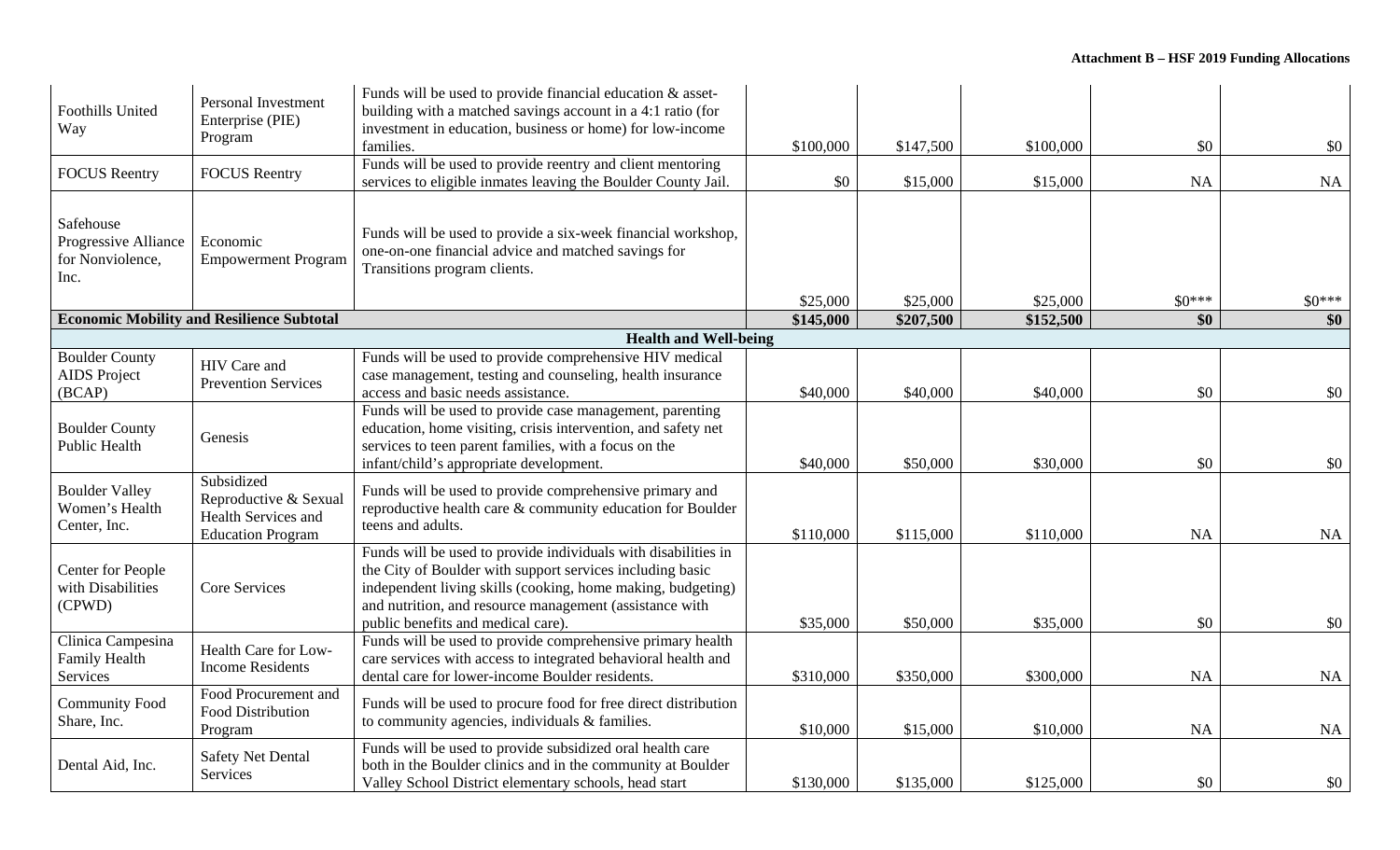|                                                               |                                                                                         | facilities and several non-profit partner sites serving Boulder<br>residents.                                                                                                                                                                         |             |             |           |           |           |
|---------------------------------------------------------------|-----------------------------------------------------------------------------------------|-------------------------------------------------------------------------------------------------------------------------------------------------------------------------------------------------------------------------------------------------------|-------------|-------------|-----------|-----------|-----------|
| <b>Mental Health</b><br>Center of Boulder<br>County Inc       | <b>Behavioral Health</b><br>Services                                                    | Funds will be used to provide a behavioral health home<br>model that assess clients and matches them to the best<br>treatment approach including comprehensive care, health &<br>wellness coaching, case management and peer support and<br>outreach. | \$350,000   | \$360,347   | \$300,000 | \$0       | \$0       |
| Second Wind Fund<br>of Boulder<br>County**                    | <b>BC-Second Wind Fund</b><br>of Boulder County<br><b>Direct Counseling</b><br>Services | Funds will be used to provide a minimum of eight sessions<br>(maximum of 20 sessions) of direct counseling services to<br>youth who are at risk for suicide.                                                                                          | \$0         | \$10,000    | \$10,000  | NA        | NA        |
| <b>Health and Well-being Subtotal</b>                         |                                                                                         |                                                                                                                                                                                                                                                       | \$1,025,000 | \$1,125,347 | \$960,000 | \$0       | \$0       |
|                                                               |                                                                                         | <b>Homelessness</b>                                                                                                                                                                                                                                   |             |             |           |           |           |
| Attention Inc. dba<br><b>Attention Homes</b>                  | <b>Meeting Basic Needs</b><br>for At-Risk Youth                                         | Funds will be used to provide food, drop-in day services,<br>emergency shelter, case management, counseling and<br>medical and behavioral treatment plans for homeless and at-<br>risk youth.                                                         | \$45,000    | \$45,000    | \$45,000  | \$0       | \$0       |
| <b>Emergency Family</b><br>Assistance<br>Association (EFAA)   | Shelter and Basic<br><b>Needs</b>                                                       | Funds will used to provide tiered services for City of Boulder<br>Families ranging from basic needs (food and financial<br>assistance) to education and more intensive services (case<br>management, short term & transitional housing).              | \$150,000   | \$150,000   | \$150,000 | \$154,500 | \$159,135 |
| Mother House, Inc.                                            | <b>Mother House</b>                                                                     | Funds will be used to provide short term housing, basic<br>needs, assistance obtaining public benefits and resources and<br>physical & mental health care for at-risk pregnant women                                                                  | \$10,000    | \$10,000    | \$10,000  | <b>NA</b> | NA        |
| Safehouse<br>Progressive Alliance<br>for Nonviolence,<br>Inc. | Services for victims of<br>domestic violence and<br>their children                      | Funds will be used to provide services for victims of<br>violence and their children including a 24/7 Crisis hotline,<br>emergency shelter, transportation, financial assistance,<br>counseling, legal advocacy and transitional housing.             | \$111,000   | \$111,000   | \$111,000 | \$112,600 | \$114,220 |
| <b>Homelessness Subtotal</b>                                  |                                                                                         |                                                                                                                                                                                                                                                       | \$316,000   | \$316,000   | \$316,000 | \$267,100 | \$273,355 |
|                                                               |                                                                                         | <b>Inclusive and Welcoming</b>                                                                                                                                                                                                                        |             |             |           |           |           |
| Boulder Pride (Out<br>Boulder)                                | Out Boulder Providing<br>Basic Services for the<br>Transgender<br>Community             | Funds will be used to provide social support groups with<br>translated materials and childcare for queer and trans people<br>of color specifically and for the transgender population<br>generally.                                                   | \$15,000    | \$41,551    | \$15,000  | <b>NA</b> | NA        |
| Colorado Legal<br>Services (dba                               | Legal Services for<br><b>Victims of Domestic</b><br>Violence                            | Funds will be sued to provide free legal advice and<br>representation for survivors of domestic violence that need<br>assistance with protection and custody orders.                                                                                  | \$19,000    | \$19,000    | \$19,000  | \$0       | \$0       |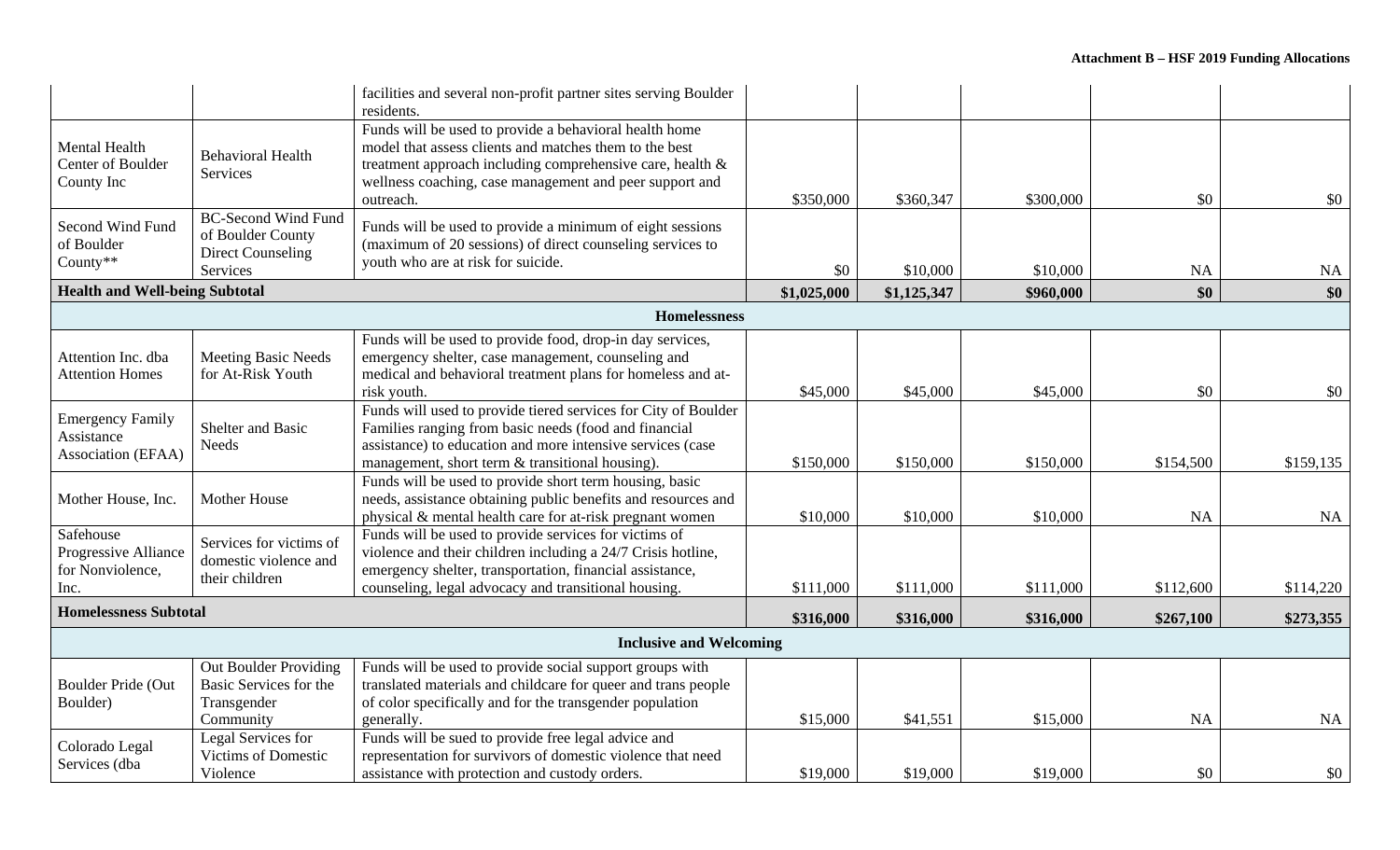| <b>Boulder County</b>                                                       |                                                                                                                                 |                                                                                                                                                                                                       |            |           |           |           |           |
|-----------------------------------------------------------------------------|---------------------------------------------------------------------------------------------------------------------------------|-------------------------------------------------------------------------------------------------------------------------------------------------------------------------------------------------------|------------|-----------|-----------|-----------|-----------|
| Legal Services)                                                             |                                                                                                                                 |                                                                                                                                                                                                       |            |           |           |           |           |
| Colorado Legal<br>Services (dba<br><b>Boulder County</b><br>Legal Services) | <b>Critical Legal Services</b><br>for Low-Income                                                                                | Funds will be used to provide free safety net legal services<br>for clients with legal emergencies that affect their basic<br>needs.                                                                  | \$18,000   | \$20,000  | \$18,000  | \$0       | \$0       |
| <b>Immigrant Legal</b><br>Center of Boulder<br>County                       | <b>Immigrant</b> Legal<br>Center                                                                                                | Funds will be used to provide low-cost consultation and legal<br>services with a focus on monolingual Spanish speaking<br>immigrants.                                                                 | \$23,000   | \$30,000  | \$30,000  | \$30,000  | \$30,000  |
| Intercambio de<br>Comunidades                                               | English Language and<br>Life Skills Education<br>for Adult Immigrants                                                           | Funds will be used to provide group English language<br>acquisition and life skills classes and individualized or small<br>group English classes for immigrant adults.                                | \$22,000   | \$23,250  | \$23,250  | \$25,300  | \$27,550  |
| <b>Sister Carmen</b><br><b>Community Center</b>                             | <b>Bridging Digital</b><br>Divides                                                                                              | Funds will be used to provide skill building in utilizing<br>digital devices and navigating the online ecosystem, and<br>access to necessary devices and the internet.                                | $$10,000*$ | \$38,367  | \$10,000  | NA        | <b>NA</b> |
|                                                                             | <b>Inclusive and Welcoming Subtotal</b>                                                                                         |                                                                                                                                                                                                       |            | \$172,168 | \$115,250 | \$55,300  | \$57,550  |
|                                                                             |                                                                                                                                 | <b>Not Recommended for Funding</b>                                                                                                                                                                    |            |           |           |           |           |
| Alternatives for<br>Youth (AFY)                                             | <b>iTHRIVE</b>                                                                                                                  | Funds will be used to provide six-week iTHRIVE sessions<br>for teens starting to use $\&$ /or abuse alcohol/drugs $&$ parent<br>support through counseling, pro-social activities &<br>presentations. | \$10,000   | \$38,500  | \$0       | <b>NA</b> | <b>NA</b> |
| <b>Bridge to Justice</b>                                                    | <b>Reduced Rate Civil</b><br>Legal Services to<br><b>Support Adult</b><br>Independence and<br><b>Financial Stability</b>        | Funds will be used to provide reduced rate legal services to<br>low & moderate-income individuals with a specific focus on<br>family law legal issues.                                                | \$0        | \$10,000  | \$0       | <b>NA</b> | <b>NA</b> |
| <b>EL Centro</b><br><b>AMISTAD</b>                                          | <b>EL Centro AMISTAD</b><br>COB                                                                                                 | Funds will be used to support the promotores model to<br>address behavioral health and provide parent education<br>classes in the Latinx community.                                                   | \$0        | \$40,000  | \$0       | <b>NA</b> | <b>NA</b> |
| Community<br>Cycles**                                                       | <b>Building An Upward</b><br>Cycle: Bicycles and<br><b>Bike Support for</b><br>People Re-Entering<br>Our Community from<br>Jail | Funds will be used to provide bicycles with safety gear<br>(helmets, lights, and locks) and maintenance and support to<br>residents released from jail after serving their sentence.                  | \$0        | \$31,500  | \$0       | <b>NA</b> | <b>NA</b> |
| <b>Foothills United</b><br>Way**                                            | <b>Better Together:</b><br><b>Disaster Preparedness</b><br>and Resilience Classes                                               | Funds will be used to provide emergency preparedness<br>classes and disaster resilience education to vulnerable<br>populations throughout Boulder County to increase capacity,                        | \$0        | \$30,000  | \$0       | <b>NA</b> | NA        |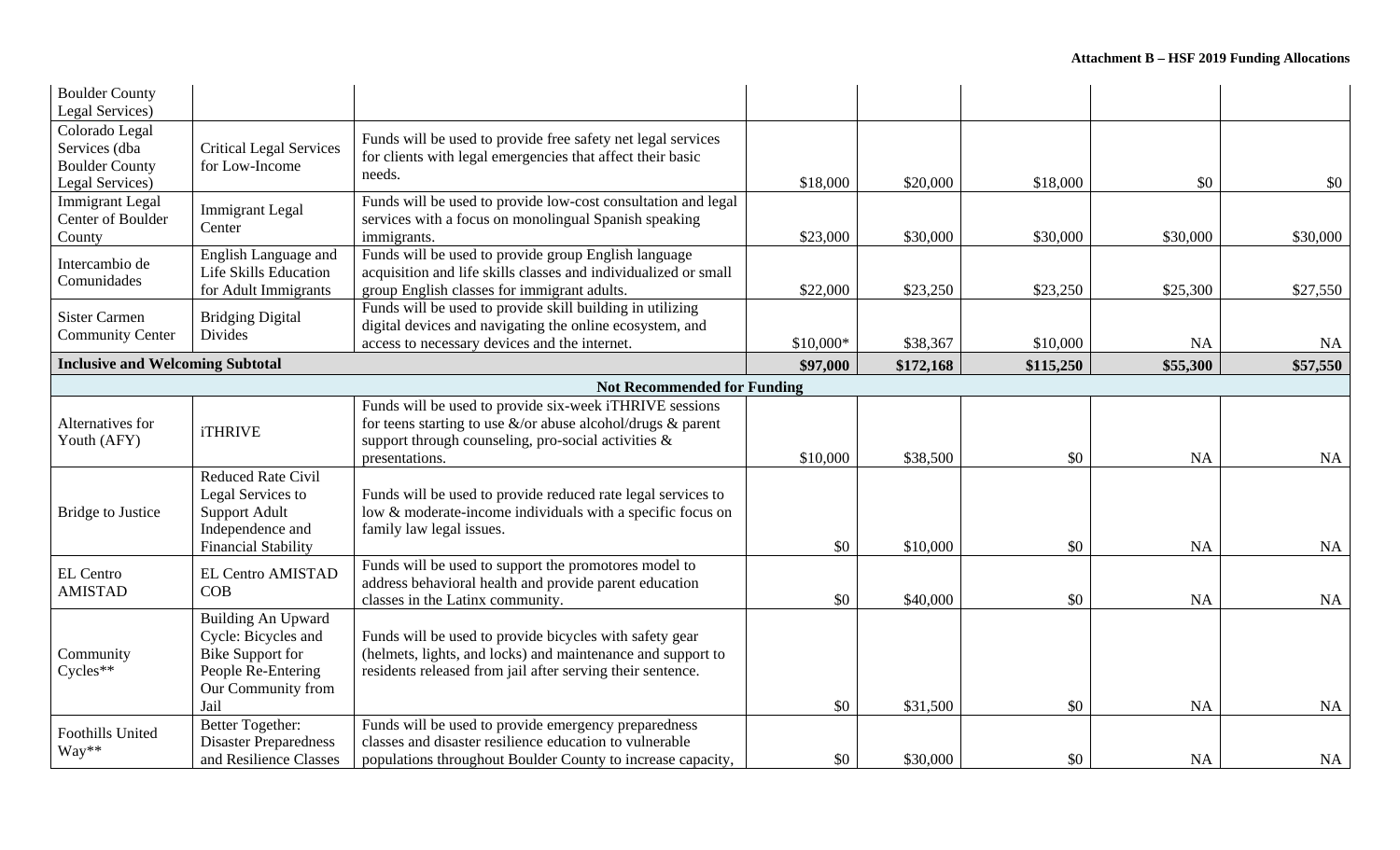|                                                                                                                                                                                                                                                                                                         |                                   | self-sufficiency, and the ability to access resources while<br>under stress.                                         |           |                |                                                                                                                                                                                    |           |           |
|---------------------------------------------------------------------------------------------------------------------------------------------------------------------------------------------------------------------------------------------------------------------------------------------------------|-----------------------------------|----------------------------------------------------------------------------------------------------------------------|-----------|----------------|------------------------------------------------------------------------------------------------------------------------------------------------------------------------------------|-----------|-----------|
|                                                                                                                                                                                                                                                                                                         | <b>Cultural Broker</b>            | Funds will be used to enhance existing community-based<br>networks to create a formal structure where government and |           |                |                                                                                                                                                                                    |           |           |
| Way**                                                                                                                                                                                                                                                                                                   | Network Design                    | Latinx residents can communicate in a culturally appropriate                                                         |           |                |                                                                                                                                                                                    |           |           |
|                                                                                                                                                                                                                                                                                                         |                                   | way.                                                                                                                 | \$0       | \$26,650       | \$0                                                                                                                                                                                | <b>NA</b> | NA        |
|                                                                                                                                                                                                                                                                                                         |                                   | Funds will be used to connects volunteers with community                                                             |           |                |                                                                                                                                                                                    |           |           |
|                                                                                                                                                                                                                                                                                                         | <b>Volunteer Connection</b>       | organizations offering volunteer opportunities and to put on                                                         |           |                |                                                                                                                                                                                    |           |           |
| <b>Foothills United</b><br><b>Foothills United</b><br>Way<br>Growing Gardens of<br><b>Boulder County</b><br>Intercambio de<br>Comunidades**<br>September Schools<br>$Inc**$<br>Early Childhood<br>Council of Boulder<br>County<br>Workforce Boulder<br>County****<br><b>YWCA Boulder</b><br>County $**$ |                                   | the Day of Caring volunteer event.                                                                                   | $$7,500*$ |                |                                                                                                                                                                                    | $$0***$   | $$0***$   |
|                                                                                                                                                                                                                                                                                                         | Growing Gardens Food              | Funds will be used to secure and distribute fresh produce;                                                           |           |                |                                                                                                                                                                                    |           |           |
|                                                                                                                                                                                                                                                                                                         | Project                           | plant seeds and plant starts directly to community partners                                                          |           |                |                                                                                                                                                                                    |           |           |
|                                                                                                                                                                                                                                                                                                         |                                   | and lower-income residents.                                                                                          | \$0       |                | \$0.<br>\$15,000<br>\$0<br>\$10,000<br>$$0***$<br>\$10,000<br>\$0<br>\$86,729.05<br>\$0<br>\$57,548<br>\$0<br>$$0***$<br>\$100,000<br>\$0<br>\$12,000<br>\$0<br>\$0<br>\$2,114,000 | <b>NA</b> | <b>NA</b> |
|                                                                                                                                                                                                                                                                                                         |                                   | Funds will be used to provide a safe and supportive space to                                                         |           |                |                                                                                                                                                                                    |           |           |
|                                                                                                                                                                                                                                                                                                         | <b>Conversation Team</b>          | practice English and connect across cultures for both                                                                |           |                |                                                                                                                                                                                    |           |           |
|                                                                                                                                                                                                                                                                                                         | Integrated Health and<br>Wellness | volunteers and English language learners.                                                                            | \$0       |                |                                                                                                                                                                                    |           | $$0***$   |
|                                                                                                                                                                                                                                                                                                         |                                   | Funds will be used to provide relationship-based education                                                           |           |                |                                                                                                                                                                                    |           |           |
|                                                                                                                                                                                                                                                                                                         |                                   | including health and wellness, integrated outdoor time,                                                              |           |                |                                                                                                                                                                                    |           |           |
|                                                                                                                                                                                                                                                                                                         |                                   | culinary classes, yoga, group counseling, physical education,                                                        |           |                |                                                                                                                                                                                    |           |           |
|                                                                                                                                                                                                                                                                                                         |                                   | parent support and Natural High for high school students                                                             |           |                |                                                                                                                                                                                    |           |           |
|                                                                                                                                                                                                                                                                                                         |                                   | who have not thrived in other school settings.                                                                       | \$0       |                |                                                                                                                                                                                    | <b>NA</b> | <b>NA</b> |
|                                                                                                                                                                                                                                                                                                         |                                   | Funds will be used to employ a collective impact                                                                     |           |                |                                                                                                                                                                                    |           |           |
|                                                                                                                                                                                                                                                                                                         | <b>ECCBC School</b>               | collaboration approach to positively impact school readiness                                                         |           |                |                                                                                                                                                                                    |           |           |
|                                                                                                                                                                                                                                                                                                         | Readiness Partnership             | for young children through collaboration with health, early                                                          |           |                |                                                                                                                                                                                    |           |           |
|                                                                                                                                                                                                                                                                                                         |                                   | literacy and family support organization partners.                                                                   | \$50,000  |                |                                                                                                                                                                                    | <b>NA</b> | <b>NA</b> |
|                                                                                                                                                                                                                                                                                                         |                                   | Funds will be used to provide work-based learning                                                                    |           |                |                                                                                                                                                                                    |           |           |
|                                                                                                                                                                                                                                                                                                         | <b>Work-Based Learning</b>        | placements with local employers along with a                                                                         |           |                |                                                                                                                                                                                    |           |           |
|                                                                                                                                                                                                                                                                                                         | Partnership                       | support/networking group to provide education and skills to                                                          |           |                |                                                                                                                                                                                    |           |           |
|                                                                                                                                                                                                                                                                                                         |                                   | be successful at work.                                                                                               | \$0       |                |                                                                                                                                                                                    |           | $$0***$   |
|                                                                                                                                                                                                                                                                                                         |                                   | Funds will be used to train readers to go into Boulder                                                               |           |                |                                                                                                                                                                                    |           |           |
|                                                                                                                                                                                                                                                                                                         | Reading to End Racism             | elementary schools to read age-appropriate book dealing                                                              |           |                |                                                                                                                                                                                    |           |           |
|                                                                                                                                                                                                                                                                                                         |                                   | with the issue of bullying, racism, and discrimination to                                                            |           |                |                                                                                                                                                                                    |           |           |
|                                                                                                                                                                                                                                                                                                         |                                   | students.                                                                                                            | \$0       |                |                                                                                                                                                                                    | NA        | <b>NA</b> |
| <b>Not Recommended for Funding Subtotal</b>                                                                                                                                                                                                                                                             |                                   |                                                                                                                      |           | \$467,927.05   |                                                                                                                                                                                    | \$0       | \$0       |
| <b>Grand Total</b>                                                                                                                                                                                                                                                                                      |                                   |                                                                                                                      |           | \$3,047,672.05 |                                                                                                                                                                                    | \$575,300 | \$584,734 |

\* Not funded through the competitive fund

round, funded through the off-cycle fund

\*\* New HSF applicant or program